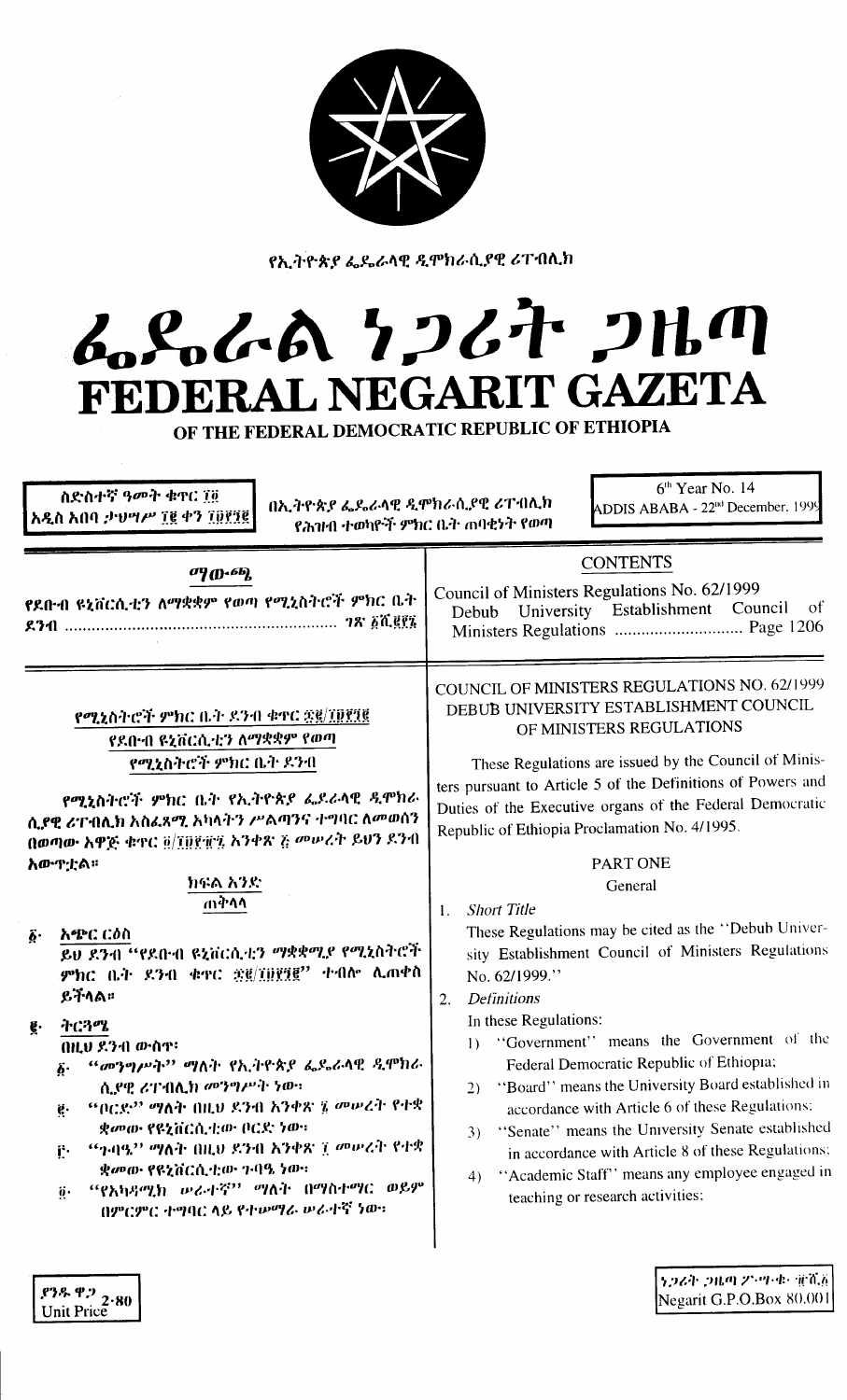- "ፕሬዚዳንት" ማለት በዚህ ደንብ አንቀጽ ፲ መሠረት  $\ddot{l}$ . የሚሾም የዩኒቨርሲቲው ፕሬዚዳንት ነው።
- "ዩኒቨርሲቲ" ማለት በዚህ ደንብ አንቀጽ ፫ መሥረት Ϋ. የተቋቋመው የደበብ ዩኒቨርሲቲ ነው።
- *ց*ոփփներ í٠.
	- ደብ•ብ ዩኒቨርሲቲ (ከዚህ በኋላ "ዩኒቨርሲቲው") ራሱን χ. የቻለ የሕግ ሰውነት ያለው ከፍተኛ የትምህርት ተቋም ሆኖ በዚህ ደንብ ተቋቁሚል።
	- ትምህርት **&ZitCA.4:0.** የሚከተሉት የከፍተኛ ë. ተቋሞችን የካትታል፡
		- $\boldsymbol{\theta}$ - አዋሳ እርሻ ኮሌጅ።
		- $\Lambda$ ) = @38, 454, 883 b $\Lambda$ ig-:
		- ዲላ የመምህራን ትምህርትና ጨና ሳይንስ ኮሌጅ፣  $\mathbf{d}$
		- $\omega$ <sup> $\omega$ </sup>) መደፊት በቦርዳ የሚቋቋው ሌሎች ፋክልቲዎችና ኮሌጆች።
- የዩኒቨርሲቲው ተጠሪነት ለትምህርት ሚኒስቴር ይሆናል። j.
- $\ddot{\theta}$  $90<sup>4</sup>$

ዩኒቨርሲቲው የሚከተሉት ዓላማዎች ይኖሩታል፡

- *b*ውቀትን ማዳበር፡ ማስፋፋትና ማስተላለፍ፡  $\ddot{b}$ .
- ከዘር፡ ከብሔር፡ ከዖታ፡፡ ከሃይማኖትና ከመሳሰሉት አድል  $\ddot{\mathbf{e}}$ . *የዎች ነ*ፃ የሆነ በመከባበር፡ መታማመን፡ መታሳስብና መቻቻል ላይ የተመሠረተና ሁለንተናዊ ስብዕናን የሚደበ ለዕግና የሰው ልጅ ክቡርነትን የሚደጠናክር ትምህርት *መ*ስጠት፡
- የሥራ ክበርነትንና የተበረተሰብ ብልዕግናን የሚደ į₹. ራምድ አስተሳሰብ እንዲሰርጽ ማድረግ፡
- የኢትዮጵያን ሕዝብ ማኅበራዊና ኢኮኖሚያዊ ዕድንት  $\ddot{\theta}$ . ለማፋጠን በሳይንስ፡ በቴክኖሎጂ፡ በሥነ ተበባትና በልዩ ልዩ ሙያዎች የሥለጠኑ፡ ኅብረተሰብን በሚገባ ሊያገ ለግሉ የሚችሉ ሰዎች ማፍራት፣
- በልዩ ልዩ የትምህርት መስኮች የኅብረተሰቡን ችግር  $\ddot{c}$ ለመፍታት የሚረዳ ቀናትና ምርምር ማካሄደ፡ ጠቃሚ のついぞう ツゅるのみた
- የክልሉን ሕዝብም ሆነ በሀገር አቀፍ ደረጃ ማኅበራዊና  $\dddot{\mathbf{z}}$ . አ.ኮኖሚያዊ ዕድንትን ለማፋጠን የሚረዱ ሙያዊ ግልጋ ለማች ማበርከት፡
- የአገልግሎት ክፍያን በመቀበል የምክርና ሥልጠና አገል  $\dddot{\mathbf{z}}$ . *ግ*ስ∘ት መስጠት።

### $\ddot{G}$ የዩኒቨርሲቲው ሥልጣንና ተግባር ዩኒቨርሲቲው የሚከተሉት ሥልጣንና ተግባሮች ይኖሩታል፡

- ፋኩልቲዎች፡ ኮሴጆችና ሴሎች የትምህርትና የምርምር  $\ddot{b}$ . ተቋሞች ማቋቋምና ማካሄደ:
- የቅድመ ምሬቃና የድኅረ ምሬቃ ፕሮግራም መቀየስና ę. ሥራ ላይ ማዋል።
- የምስክር ወረቀት፡ ዲፕሎማና ዲግሪ እንዲሁም ለከፍተኛ j٠. ውጤትና አስተዋጽኦ አካዳሚክ ሜዳይ ሽልማትና *ማዕረግ መ*ስጠት፡
- ሴሚናሮች ወርክሾፖችና ሲምፖዚየሞችን ማዘጋጀትና  $\ddot{\theta}$ . ማካሄድ፡
- "President" means the University President appoin- $5)$ ted in accordance with Article 10 of these Regulations;
- 6) "University" means the Debub University established in accordance with Article 3 of these Regulations.
- Establishment  $\mathcal{E}$ 
	- 1) There is hereby established the Debub University (hereinafter "the University") as an autonomous higher education institution having its own legal personality.
	- The University shall comprise the following higher  $2)$ education institutions.
		- Awassa College of Agriculture;  $(a)$
		- $(b)$ Wondo Genet College of Forestry;
		- (c) Dila Teachers' Education and Health Science College;
		- (d) Other Faculties and Colleges to be established by the Board.
	- The University shall be accountable to the Ministry  $3)$ of Education.
- 4. Objectives

The University shall have the following objectives:

- 1) to cultivate, expand and transmit knowledge;
- 2) to provide education that fully develops the personality and strengthens the respect for human dignity, on the basis of mutual respect, trust, mutual understanding and tolerance, and free from ethnic, nationality, gender, religious or other prejudices;
- 3) to inculcate the dignity of work and dedication for the well-being of the society;
- 4) to produce competent persons imbued with a sense of social purpose and trained in science and technology, arts and various professions with a view to enhancing the socioeconomic development of the Ethiopian people;
- 5) to conduct research and studies in different fields that will help in solving societies' problems and disseminate fruitful results thereof;
- $6)$ to provide professional services at regional and national level with a view to accelerating social and economic developments;
- 7) to provide training and consultancy services, by receiving service fee.
- 5. Powers and Duties of the University

The University shall have the following powers and duties:

- to establish and run faculties, colleges and other  $\Box$ academic and research units;
- 2) to design and implement undergraduate and postgraduate programmes;
- 3) to confer academic certificates, diplomas and degrees as well as medals, prizes and titles for excellence and meritorious contributions;
- 4) to organize and conduct seminars, workshops and symposia;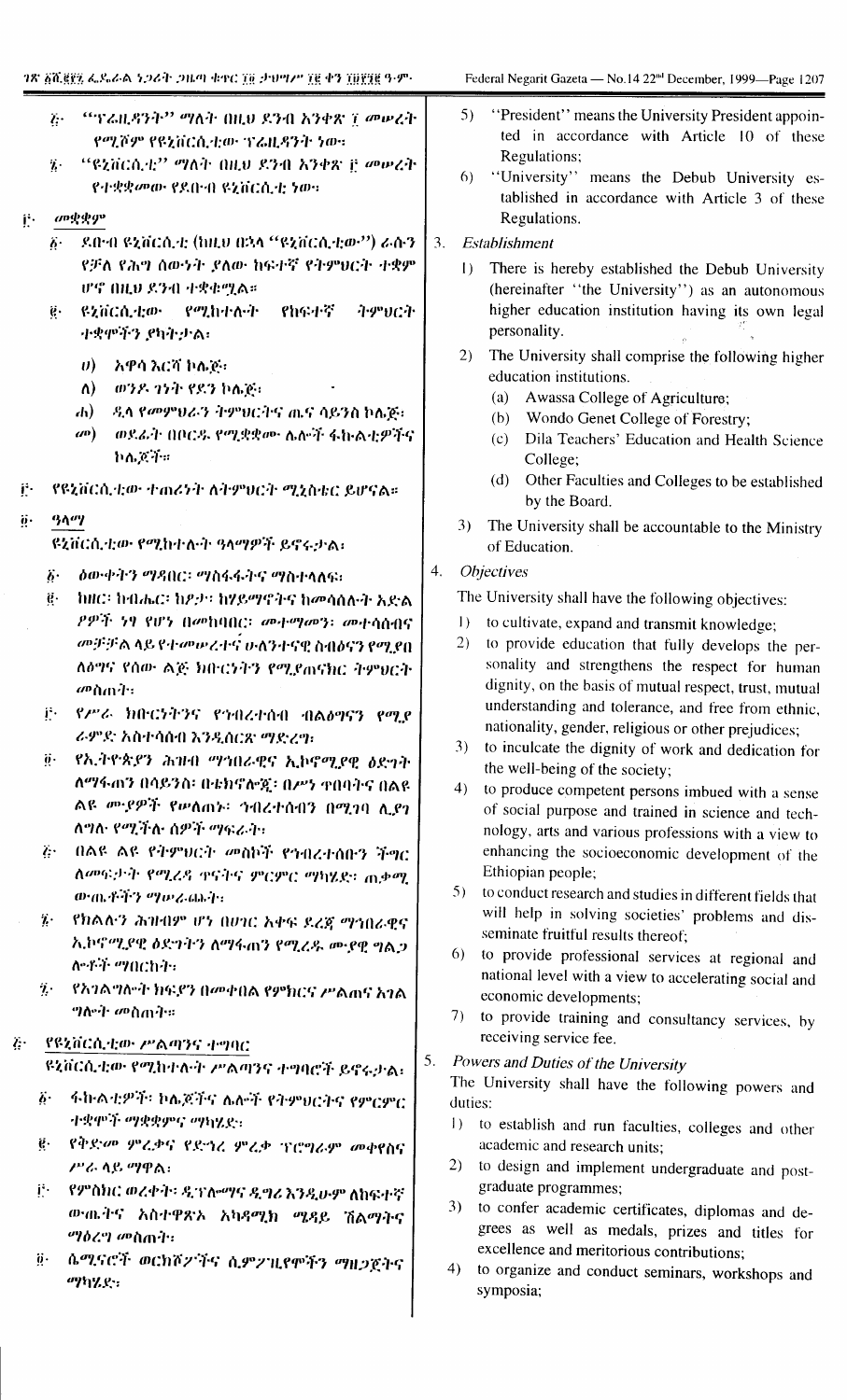- የአገልግሎት ክፍደ በመቀበልና በኀበደ ውስጥ  $\ddot{c}$ .  $\theta$  and  $\theta$  and  $\theta$ *Quyayht'S* የሥልጠና አንልግሎት *መ*ስጠት፡
- በሀገሪቱ ውስዋና በሌሎች ሀገሮች ከሚገኙ አቻ ዩኒቨር  $\dddot{\mathbf{z}}$ . ሲቲዎች፡ የምርምር ተቋሞችና ተመሳሳይ ዓላማ ካላቸው ጋር ግንኙነት መመሥረት።
- ማቋቋምና つはの筆 イヤッション መጽሔቶችና  $\dddot{\mathbf{z}}$ . **のかんは定**
- የንብረት ባለቤት የመሆን፡ ğ.
- ውል የመዋዋል፡ ij.
- በስሙ የመክሰስና የመክሰስ፡  $\dddot{\mathbf{i}}$ .
- ዓላማውን የሚያራምዱ ሴሎች ተግባሮችን ማከናወን።  $\dddot{\theta}$ .

## れなる かんれ

# ስለዩሂቨርሲቲው የፖሊሲና የሥራ አስፌጻሚ አካላት

- ስለዩኒቨርሲቲው ቦርድ መቋቋም ï.
	- ዩኒቨርሲቲው በመንግሥት የሚሰየሙ አንድ ሊቀመን  $\ddot{b}$ . በርና ቁዯራቸው እንደ አስፌሳጊንቱ የሚወሰን አባላት የሚገኙበት ቦርድ ይኖረዋል።
	- ቦርዱ የራሱ ወሐፊ ይኖረዋል። ë.
- የቦርዱ ሥልጣንና ተግባር  $\ddot{\mathbf{z}}$ .
	- ቦርዱ የሚከተሉት ሥልጣንና ተግባሮች ይኖሩታል፡
	- የዩኒቨርሲቲውን የአካዳሚክና የአስተዳደር አጠቃላይ  $\ddot{b}$ . ፖሊሲ ያወጣል ከመንግሥት ፖሊሲዎችና ሕጎች *ጋ*ር በተንናዘበ መልኩ ይወስናል፡
	- $\ddot{e}$ . የዩኒቨርሲቲውን አደረጀሮት ይወስናል፡
	- ዩኒቨርሲቲው ወደፊት የሚደራጅበትንና የሚተዳደር ji -በትን ቻርተር እንዲዘጋጅ በማድረግ ለመንግሥት  $P\Phi C9A$ :
	- የፕሮፌሰርነት ማዕረግ ያፀድቃል፡  $\ddot{\mathbf{0}}$ .
	- የዩኒቨርሲቲውን *ዕቅድና* በጀት ለመንግሥት አቅርቦ  $\ddot{c}$ . ያስወድቃል፡
	- የዩኒቨርሲቲውን ም/ፕሬዚዳንቶች ሹመት ለትምህርት  $\mathbf{z}$ . ሚኒስቴር አቅርቦ ያስጸድቃል፡-
	- ž· የዩኒቨርሲቲው የአካዳሚክ ሠራተኞች የሚቀጠሩበ ትንና የሚተዳደሩበትን ሁኔታ የሚወስን የውስዋ እስተ ዳደር ደንብ ከመንግሥት ፖሊሲዎችና ሕጎች ጋር በማንናዙበ ያወጣል፡
	- $\ddot{\mathbf{r}}$  . - ዩኒቨርሲቲውን በሚመለከት በማንኛውም የዩኒቨር ሲቲው አካል ወይም በዩኒቨርሲቲው በተሰጠ ውሳኔ የሚቀርበ እቤቱ:ታዎችን መርምሮ ውሣኔ ይሰጣል፡
	- ዩኒቨርሲቲው ከሆነር ውስዋና ከውጭ ሆነር የትምህርት ij. ተቋማት ጋር የሚያደርጋቸውን የአካዳሚክ ስምምነቶች መርምሮ ያፀድቃል፡
	- የዩኒቨርሲቲው መለደ ምልክት የሚሆነውን ዓርማ  $\mathbf{I}$ . ያጸድቃል፡
	- . የራሱን የስብሰባ ሥነ ሥርዓት ደንብ ይወስናል፡  $76 -$
	- ዩኒቨርሲቲው የሚያስከፍላቸውን ክፍያዎች በመን  $\mathbf{1} \mathbf{e}$ . ግስት በዐደቀው መመሪያ መሠረት ይወስናል፡
	- የዩኒቨርሲቲውን ዓላማ ከግብ ለማድረስ የሚረዱ ሴሎች Tije. ተማባሮችን ያከናውናል።
- 5) to provide consultancy and training services, entering the market, charging appropriate fees;
- 6) to establish relations with local and foreign sister universities, research institutions, and other organizations having similar objectives;
- to establish and publish academic journals and  $7)$ newsletters:
- $8)$ to own property;
- 9) to enter into contracts;
- 10) to sue and be sued in its own name;
- to carry out such other activities as are necessary for  $11$ the attainment of its objectives.

## **PART TWO**

## The University Policy and Executive Bodies

#### **Establishment of the University Board** 6.

- The University shall have a Board which consists of  $\mathbf{D}$ a chairperson and members to be appointed by the Government:
- 2) The Board shall have its own Secretary.
- 7. Powers and Duties of the Board

The Board shall have the following powers and duties:

- 1) to issue academic and administrative general policies of the University, to render decisions in conformity with Government policies and laws;
- 2) to determine the organizational structure of the University;
- to have the Charter of the university which regulates  $3)$ its future organization and administration prepared and submit it to the Government;
- $4)$ to approve ranks of a professorship;
- to have the University plan and budget approved by  $5)$ the Government;
- to submit for approval the appointment of the vice- $6)$ presidents to the Ministry of Education;
- to issue internal administrative regulations which  $(7)$ determine conditions of employment and administrations of academic staff of the University with due consideration of Government policies and laws;
- 8) to review the decision rendered by the University or by any organ of the University;
- 9) to examine and approve academic agreements made between the University and other local and foreign educational institutions;
- 10) to approve the emblem of the University;
- 11) to determine its own rules of procedure;
- 12) to determine fees to be charged by the University in accordance with directive approved by the Government;
- to perform such other activities as are conducive to  $13)$ the attainment of the objectives of the university.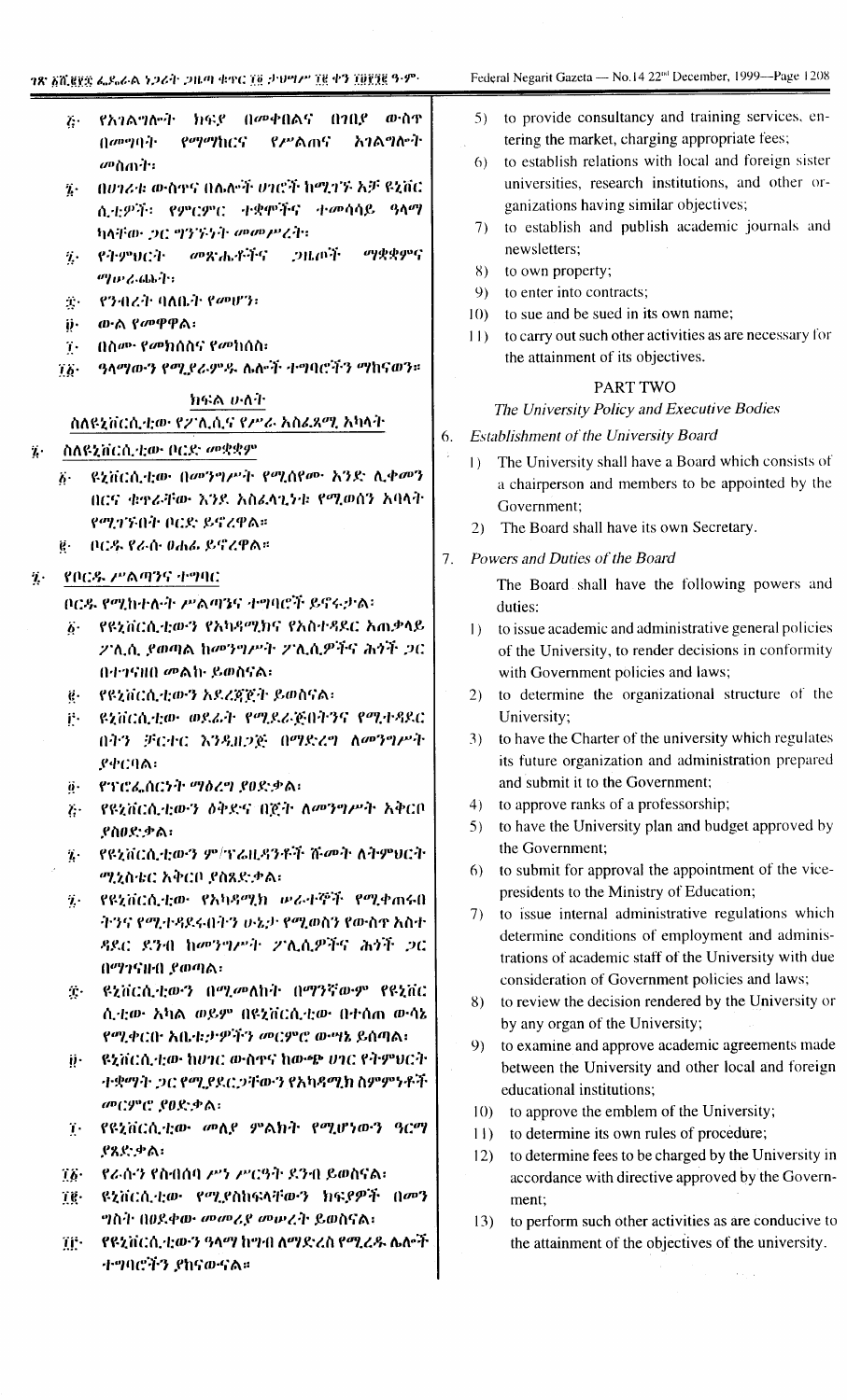Federal Negarit Gazeta — No.14 22<sup>nd</sup> December, 1999—Page 1209

|    | ፰·    የዩኒቨርሲቲው ጉባዔ(ሴኔት) መቋቋም                                                        | 8. |
|----|-------------------------------------------------------------------------------------|----|
|    | ከዚህ በታች የተዘረዘሩትን አባላት የያዘ የዩኒቨርሲቲው<br>$\vec{b}$ .                                   |    |
|    | ን ባዓ. ይቋቋማል፡                                                                        |    |
|    | U) የዩኒቨርሲቲው ፕሬዚዳንት  ስብሳቢ                                                            |    |
|    | ለ) የዩኒቨርሲቲው ም/ፕሬዚዳንቶች  አባላት                                                         |    |
|    | ሐ)  የየፋኩልቲው ዲኖች …………………… አባላት<br>መ) የዩኒቨርሲቲው ሬጅስትራር  አባል                            |    |
|    | <i>w</i> ) በተቋሙ የአካዳሚክ ሥራተኞች                                                        |    |
|    | <i>የሚመረ</i> ጡ                                                                       |    |
|    | ሁለት ወኪሎች<br>አባላት                                                                    |    |
|    | <u>ረ) ወልት የተማሪዎች ተወካዮች  አባላት</u>                                                    |    |
|    | ሰ) - ቦር <i>ዱ የሚ</i> ሰይማቸው አግባብነት <i>ያ</i> ላቸው                                       |    |
|    | ሌሎች የዩኒቨርሲቲው አካላት  አባላት .                                                           |    |
|    | ፪· የንባዔው ተጠሪነት ለቦርዱ ይሆናል።                                                           |    |
| ŷ. | የጉባዔው ሥልጣንና ተግባር                                                                    | 9. |
|    | ቦርዱ የሚያወጣው አጠቃላይ መመሪያ እንደተጠበቀ ሆኖ                                                    |    |
|    | ጉባዔው የሚከተሉት ሥልጣንና ተግባራት ይኖሩታል፡                                                      |    |
|    | ፩· የዩኒቨርሲቲውን የትምሀርት ካሴንዶር መርምሮ                                                      |    |
|    | .የጸደነቃል፡                                                                            |    |
|    | <u>፪·  የዩኒቨርሲቲውን ልዩ ልዩ የትምሀርት ፕሮግራሞች</u>                                            |    |
|    | .የጸደ:ቃል፡                                                                            |    |
|    | ፫· <i>ዲግሪዎች፡ ዲ</i> ፕለ <del>፡</del> ማዎችና የምስክር ወረቀቶች<br>እንዲሁም ሜዳይና ሽልማቶች የሚሰጡበትን ሁኔታ |    |
|    | ይወስናል፡                                                                              |    |
|    | @· _ የተማሪዎች አቀባበልን፡ የተምሀርት ደረጃ አወሳሰንን፡-                                             |    |
|    | የዲሲፒሊን ጉዳዮችንና ምረቃን የሚመለከቱ መመዘኛ                                                      |    |
|    | <i>መ</i> ስፈርቶችን ያወጣል፡ በነዚህም ጉዳዮች ላይ የሚቀርቡ                                           |    |
|    | አቤቱ:ታዎችንና ቅሬ:ታዎችን መርምሮ ውሳኔ ይሰጣል፡                                                    |    |
|    | አጠቃላይ የፈተና አሰጣተና ደረጀዎች አቅጣጫዎችን<br>Ĩ٠.                                               |    |
|    | ይወስናል፡                                                                              |    |
|    | ፯·     የዩኒቨርሲቲውን የአካዳሚክ ሥራተኞች ቅጥር መርምሮ                                              |    |
|    | የጸድቃል፡                                                                              |    |
|    | ፯·   የሙሉ ፕሮፌሰርነት ማዕረግ እንዲሰተ ለቦርዱ ሃሳብ                                                |    |
|    | .የቀርባል፡<br>£ የኢቨርሲቲው የሚያስከፍላቸውን ክፍያዎች እንዲወስን                                        |    |
|    | ለቦርዱ ሃሳብ ያቀርባል፡                                                                     |    |
|    | ፱· የራሱን የስብሰባ ሥነ ሥርዓት ደንብ ይወስናል፡                                                    |    |
|    | በቦርዱ የሚሰጡትን ሌሎች ተግባሮች ያከናውናል።<br>$\mathbf{r}$                                       | 10 |
|    |                                                                                     |    |
|    | ፲ የዩኒቨርሲቲው ፕሬዚዳንትና ም/ፕሬዚዳንቶች ሹ <i>መ</i> ትና<br>ተጠሪንት                                 |    |
|    | ፩ የዩኒቨርሲቲው ፕሬዚዳንት በመንግሥት ይሾማል፣ ተጠሪ                                                  |    |
|    | <i>ነተም</i> ለቦር <i>ዱ</i> ይሆናል።                                                       |    |
|    | ፪ የዩኒቨርሲቲው ምክትል ፕሬዚዳንቶች በዚህ ደንብ                                                     |    |
|    | አንቀጽ ፺ ንዑስ አንቀጽ (፯) መሠረት ይሾማሉ፡፡ ተጠሪነታ                                               |    |
|    | ቸውም ለፕሬዚዳንቱ ይሆናል።                                                                   |    |
|    | ፲፩• - የዩኒቨርሲቲው ፕሬዚዳንት ሥልጣንና ተግባር                                                    | 11 |
|    | የዩኒቨርሲቲው ፕሬዚዳንት የዩኒቨርሲቲው ዋና መሪና                                                     |    |
|    | አስፌጻሚ ሆኖ የሚከተሉት ሥልጣንና ተግባሮች                                                         |    |
|    | ይኖሩታል፡-                                                                             |    |
|    | ፩· የዩኒቨርሲቲውን ሥራ በበላይነት ይመራል፡ ያስተዳ                                                   |    |
|    | ድራል፡ ይቆጣጠራል፡                                                                        |    |
|    | በቦርዱና በጉባዔው የተላለፉ ውሳኔዎች ተግባራዊ<br>$\mathbf{g}$ .                                     |    |
|    | መሆናቸውን ይከታተሳል፡                                                                      |    |

| <b>Establishment of the University Senate</b>             |
|-----------------------------------------------------------|
| There is hereby established the Senate of the<br>$\bf{l}$ |
| University having the following members:                  |
| President of the University  Chairperson<br>(a)           |
| Vice-Presidents of the<br>(b)                             |
|                                                           |
| Deans of Faculties  Members<br>(c)                        |
| (d) Registrar of the University  Member                   |
| Two representatives to be elected<br>(e)                  |
| by the academic Staff of the                              |
|                                                           |
| Two Students' representatives  Members<br>(f)             |
| Other appropriate members to be<br>(g)                    |
| assigned by the Board  Members                            |
| The Senate shall be accountable to the Board.<br>2)       |
| Powers and Duties of the Senate                           |

Subject to directives issued by the Board, the Senate shall have the following powers and duties:

- 1) to examine and approve the academic calendar of the University;
- $(2)$ to approve the University's various academic programs;
- 3) to determine the conditions of conferring degrees diplomas and certificates as well as medals, and prizes:
- 4) to set criteria for admission of students, determination of academic standards and graduation, and regulate disciplinary matters; to examine and decide on petitions relating to same;
- 5) to determine the general directions of conducting of examinations:
- 6) to examine and approve the employment of academic staff of the University;
- 7) to recommend to the Board the conferring of the rank of full professorship;
- 8) to recommend to the Board the amount of fees to be charged by the University;
- 9) to determine its own rules of procedure;
- $10)$ to perform such other activities, as may be assigned to it by the Board.
- Appointment and Accountability of the University **President and Vice-Presidents** 
	- The president of the University shall be appointed  $\mathbf{D}$ by the Government, and shall be accountable to the Board.
	- The University vice-presidents shall be appointed  $(2)$ according to Article 7 Sub Article (6) of these Regulations; and shall be accountable to the President.
- Powers and Duties of the President

The president shall be the chief executive of the University, and shall have the following powers and duties:

- $|1\rangle$ to direct and administer and supervise the activities of the University;
- to follow up the implementation of the decisions  $(2)$ made by the Board and the Senate;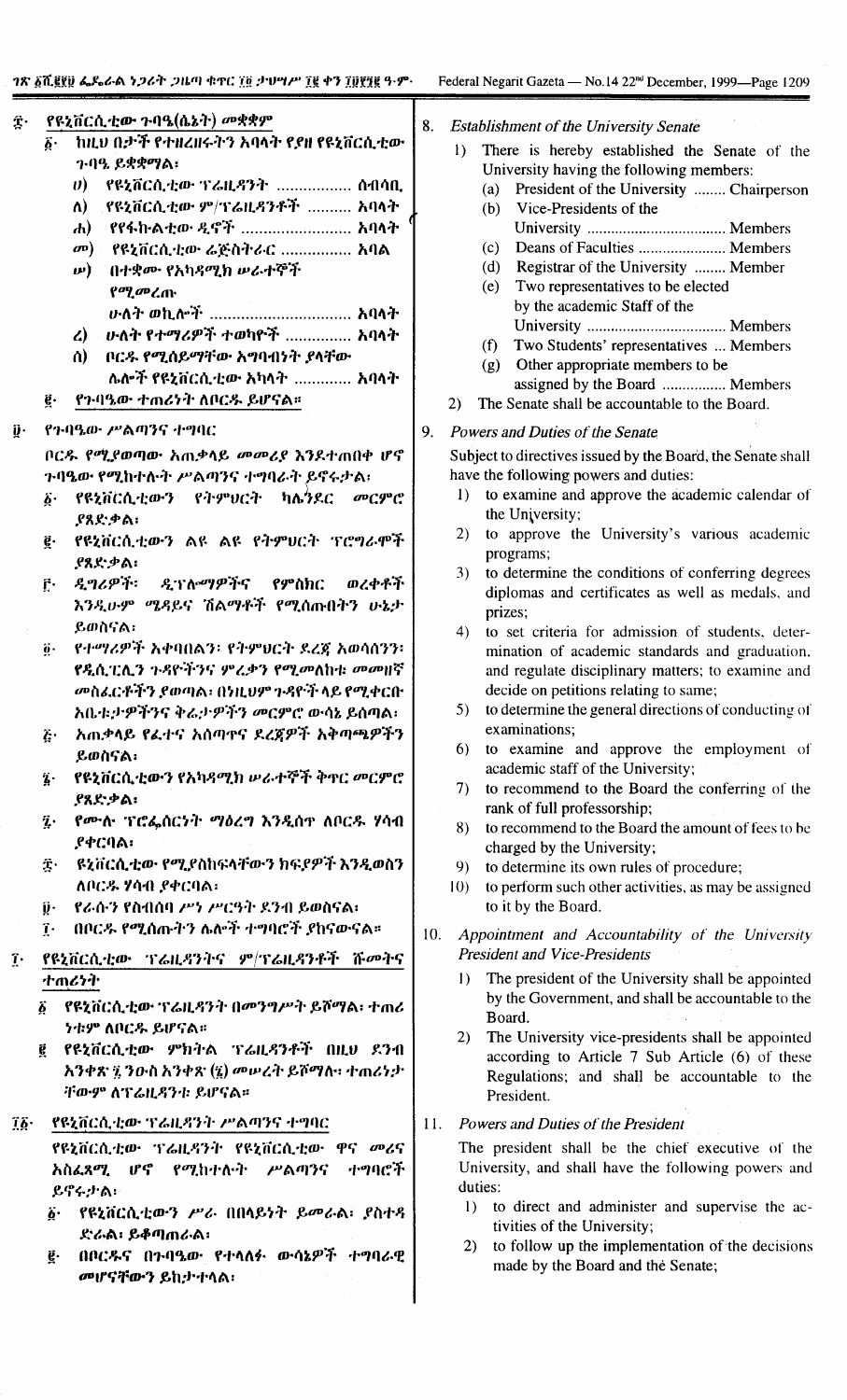## የዩኒቨርሲቲውን የአካዳሚክ ሥራተኞች ቦርዱ በሚደ j٠. ወጣው መተዳደሪያ ደንብና መንግሥት ባጸደቀው የደመወዝ ስኬል መሥረት ይቀዋራል፡ የስተዳድራል፡ እንዲሁም የዩኒቨርሲቲውን የአስተዳደር ሥራተኞች በመንግሥት ሠራተኞች ሕግ መሠረት ይቀዋራል፡ **ያስተዳድራል፡**

- የዩኒቨርሲቲውን ዓመታዊ ዕቅድና በጀት አዘጋጅቶ  $\ddot{\boldsymbol{\theta}}$ . ለቦርዱ ያቀርባል፡ ሲፈቀድም ሥራ ላይ ያውላል፣
- በቦርዱ ሲፌቀድ በዩኒቨርሲቲው ስም የሚደረጉ ማናቸ  $\ddot{c}$ . ውንም ስምምኑቶችንና የውል ሰነዶች ይፈርማል፤
- $\ddot{\mathbf{z}}$ . ዩኒቨርሲቲው ከሦስተኛ ወንኖች ጋር በሚያደርጋቸው ግንኙነቶች ሁለ ዩኒቨርሲቲውን ይወክላል፡
- $\dddot{\mathbf{z}}$ . በዩኒቨርሲቲው ስም የባንክ ሂሳብ እንዲከፈትና እንዲን ቀሳቀስ ያደርጋል፡
- $\ddot{\mathbf{r}}$  . ስለዩኒቨርሲቲው የሥራ እንቅስቃሴ ለቦርዱ በየሦስት ወሩ ሪፖርት ያቀርባል፡
- እንደአስፌላጊንቱ ሥልጣኑን በውክልና ይሰጣል፣  $\mathbf{j}$ .
- በቦርዱና በንባኤው የሚሰጡትን ሌሎች ተግባሮች  $\dddot{\mathbf{r}}$ . ያከናውናል።

#### ïë. ስለዩኒቨርሲቲው ም/ፕሬዚዳንት ሥልጣንና ተግባር

- የዩኒቨርሲቲው ም/ፕሬዚዳንቶች በዩኒበርሲቲው ፕሬዚ  $\ddot{b}$ . ዳንት በሚሰጣቸው መመሪያ መሠረት የሚከተሉት ሥልጣንና ተግባሮች ይኖሩዋቸዋል፡
	- $\boldsymbol{\theta}$ ) የዩኒቨርሲቲውን ሥራ በሚመለከት የዩኒቨርሲ ቲውን ፕሬዚዳንት የማክራሉ፡ ይረዳሉ፡
	- ለእነርሱ ተጠራ የሆኑ የሥራ ክፍሎችን ሥራ ለ) ይቆጣጠራለ። በቦርዱና በንባዔው የተላለፉ ውሣ ኔዎችና መመሪያዎች በሥራ ላይ መዋላቸውን  $g_1, g_2, g_3, g_4$
	- ሐ) በቦርዱ፡ በጉባዔውና በፕሬዚዳንቱ ተለይተው የሚሰጧቸውን ሴሎች ተግባሮች የከናውናሉ።
- የዩኒቨርሲቲው ፕሬዚዳንት በማይኖርበት ጊዜ የዩኒቨር  $\ddot{e}$ . ሲቲው የአካዳሚክ ጉዳዮች ም/ፕሬዚዳንት ፕሬዚዳንቱን ተክቶ የዩኒቨርሲቲውን ሥራ ይመራል፡ ያስተባብራል።

#### የዩኒቨርሲቲው ሌሎች አካላት ïë.

የዩኒቨርሲቲው ልዩ ልዩ ፋኩልቲዎች፣ የትምሀርትና የምርምር ክፍሎች አመሠራረትና አሠራር እንዲሁም የአመራር አካላት አሲያየም በቦርዱ ይወስናል።

## ክፍል ሦስት ልዩ ልዩ

 $10 0e<sub>T</sub>$ 

> የዩኒቨርሲቲው በጀት ከሚከተሉት ምንጮች የተውጣጣ ይሆናል፡

- $\theta$ ) ከመንግሥት ከሚመደብለት በጀት፣
- $\Lambda$ ዳንቨርሲቲው ከሚሰበስባቸው የአገልግሎት ክፍያዎች፡ እና
- ሐ) ከሌሎች ምንጮች።

#### $T_{G}$ PLINA CONTRACT

- ዩኒቨርሲቲው የተሟሉና ትክክለኛ የሆኑ የሂሣብ  $\ddot{\boldsymbol{\delta}}$ . መዛማብት ይይዛል።
- የዩኒቨርሲቲው የሂሣብ መዛማብትና ገንዘብ ነክ ሰነዶች ë. በዋናው አዲተር ወይም ዋናው አዲተር በሚሰይማቸው አዲተሮች በየዓመቱ ይመረመራሉ።
- $3)$ to employ and administer the academic staff of the University in accordance with the regulations issued by the Board and the salary scale approved by the Government; and employ and administer the administrative staff of the University in accordance with civil service laws:
- 4) to prepare and submit to the Board the annual plan and budget of the University; and implement same upon approval;
- 5) to sign any agreement or contract on behalf of the University upon approval by the Board;
- 6) to represent the University in all its dealings with third parties;
- to open bank accounts in the name of the  $7)$ University;
- 8) to submit every three months reports on activities of the University to the Board;
- 9) to delegate his powers as may be necessary;
- 10) to perform such other activities as may be assigned by the Board and Senate.

#### $12.$ Powers and Duties of the Vice-Presidents

- 1) Pursuant to the directives issued by the president, the vice-presidents shall have the following powers and duties:
	- (a) to consult and assist the president regarding the affairs of the University;
	- (b) to supervise the activities of the organs accountable to them and follow up the implementation of the decisions and directives issued by the Board and the Senate;
	- (c) perform such other activities, specifically assigned by the Board, the Senate or the President.
- 2) In the absence of the president, the Academic Vice-President of the University shall direct and coordinate the acitivities of the University on behalf the president.
- $13.$ Other Organs of the University

The establishment and function of the various faculties academic, and research units, of the University as well as the appointment of executive organs shall be determined by the Board.

## PART THREE

## **Miscellaneous**

#### $14<sup>1</sup>$ **Budget**

The budget of the University shall be drawn from: budget allocated by the Government;  $(a)$ 

- (b) fees collected to it by the University; and
- any other sources.  $(c)$
- 15. **Books of Accounts** 
	- 1) The University shall keep complete and accurate books of account.
	- 2) The books of account and financial documents of the University shall be audited annually by the Auditor General or by other auditors designated by him.